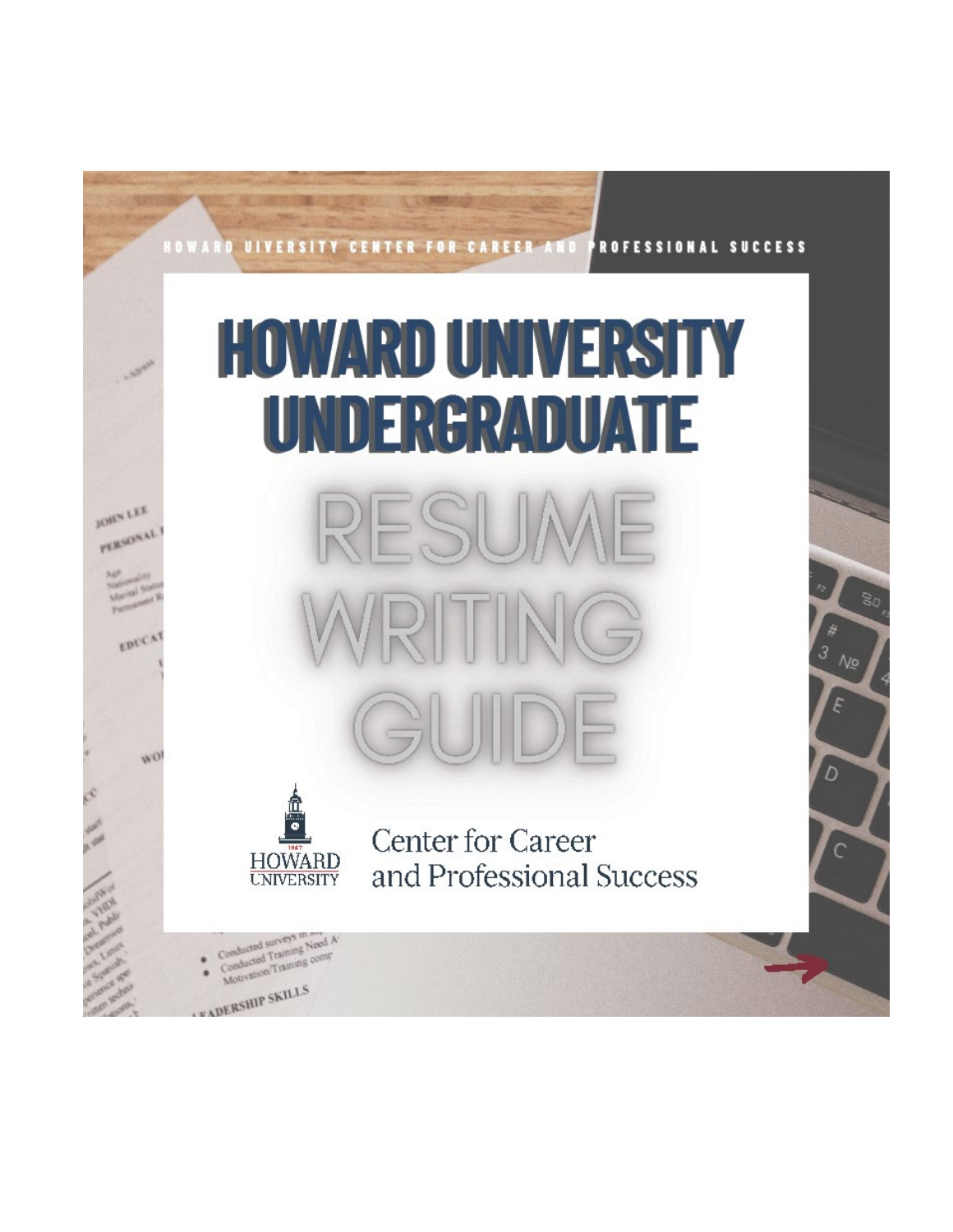# **Center for Career & Professional Services Resume Writing Guidelines**

# **Resume Overview**

Out of all the different tools you will use to conduct your search and land your first job, the **most** important one is a well written resume. It is the foundation upon which all aspects of the job search process are built upon. The sole purpose of a resume is to represent you and all your marketable skills, on paper, to a potential employer. It should highlight all of your key skills, major strengths and leadership capabilities and future potential, as well as provide the employer some insight on where your skillset might be useful to them. It is cornerstone of your "marketing plan", essential in order to begin your job search and a requirement for an interview to be conducted.

The template for Howard University Undergraduate students is structured using the "chronological" format. Not only is this the most used style for all individuals new to the salaried workforce but it is also the simplest format in that it allows the student list potentially un-related work experiences in a professional manner. When using this format, all positions are listed in REVERSE chronological order allowing the reader to learn about your most recent experience first.

## **A Resume Should Be**:

- $\checkmark$  One page in length, easy to read and concise
- $\checkmark$  Structured using the STAR format (see below chart)
- $\checkmark$  Informative yet descriptive and results oriented
- $\checkmark$  Industry focused and, if possible, targeted towards a specific career

| DO's                                                                                                                                                                                                                                                                                           | DON'Ts                                                                                                                                                                        |  |  |  |
|------------------------------------------------------------------------------------------------------------------------------------------------------------------------------------------------------------------------------------------------------------------------------------------------|-------------------------------------------------------------------------------------------------------------------------------------------------------------------------------|--|--|--|
| • Keep format clean & organized<br>• Focus on accomplishments $&$ skills<br>• Start each bullet with an action verb<br>• State results & quantify whenever possible<br>• Use Grammarly & spellcheck frequently<br>• If possible, tailor resume to job posting<br>• Keep your resume up to date | • Pay to have your resume written<br>• Use "I" or write in third person<br>• Exaggerate your work experience<br>• Undersell your work experience<br>• Write anything negative |  |  |  |

## **STAR Format**

Using the STAR format allows you to easily tell a story about an experience you had, the skills you used to work through it and the results achieved from your efforts. Each bullet on your resume should be a 1-3 liner that describes those experiences to the reader.

| SITUATION – Describe the situation or circumstances of how this problem arose.     |  |  |
|------------------------------------------------------------------------------------|--|--|
| TASK – What issues that came about as a result of the problem described above?     |  |  |
| ACTION – What steps did you take to solve or remedy the situation your describing? |  |  |
| RESULT – What ended up happening or came about as a result of you taking action?   |  |  |
|                                                                                    |  |  |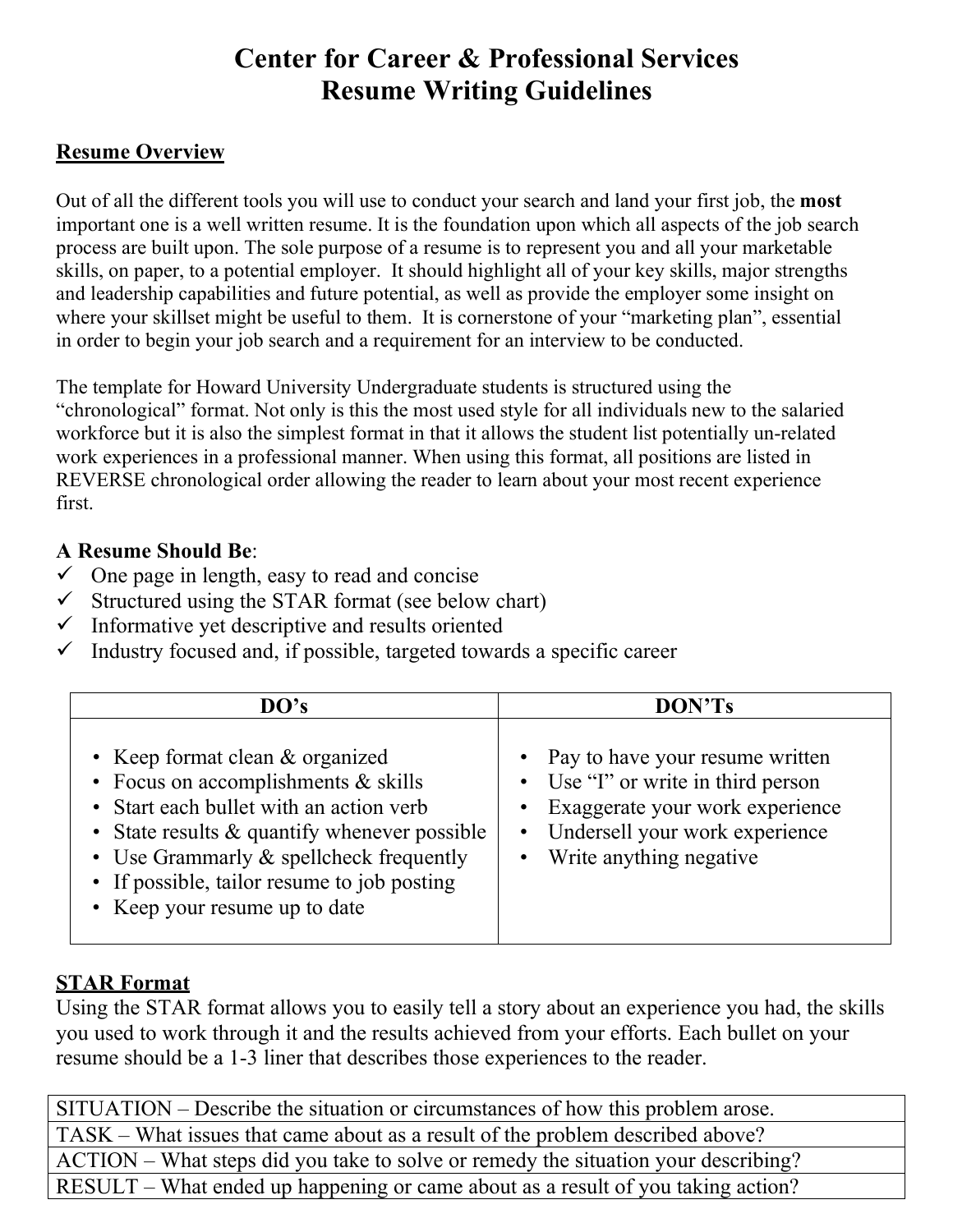**YOUR FULL NAME**

[email@address.com](mailto:email@address.com) • (202) 111-2323 • [www.linkedin.com/in/p](http://www.linkedin.com/in/)ersonalizedlink

## **EDUCATION**

#### **HOWARD UNIVERSITY Expected: Mo/Yr**

**Degree Major:** XXX, **Minor**: Xxxxxxxxx*,* **GPA: List only if over 3.5/4.0** Washington, DC **Honors/Awards: Relevant Coursework: (max. 2 lines)** 

*IF APPLICABLE (List Other Academic Experiences)* 

**Academic Projects Semester/Yr** University Name (study abroad experience) Semester/Yr

## **WORK EXPERIENCE**

#### **NAME OF EMPLOYER (Most Recent)** Mo/Yr – Mo/Yr – Mo/Yr **Job Title** City,ST

- List each achievement separately using STAR format three lines or less for each one
- Focus on accomplishments  $&$  skills
- Start each bullet with an action verb
- State the results of your efforts and quantify whenever possible to demonstrate impact

# **NAME OF EMPLOYER (Next Most Recent)** Mo/Yr/Mo/Yr

- List each achievement separately using STAR format three lines or less for each one
- Focus on accomplishments & skills
- Start each bullet with an action verb
- State the results of your efforts and quantify whenever possible to demonstrate impact

#### **NAME OF EMPLOYER (Next Recent)** Mo/Yr – Mo/Yr – Mo/Yr **Job Title** City,ST

- List each achievement separately using STAR format three lines or less for each one
- Focus on accomplishments & skills
- Start each bullet with an action verb
- State the results of your efforts and quantify whenever possible to demonstrate impact

## **ACTIVITIES, SKILLS, INTERESTS**

**School Clubs & Interests:** List in order of importance leadership function and membership activity **Technical:** List software skills in descending order of importance **Foreign Languages:** List in order of fluency, proficiency**,** and basic knowledge **Interests/Hobbies:** List 1 or 2 of professional or cultural interest & one athletic if possible

 **City, Country**

**Job Title** City, ST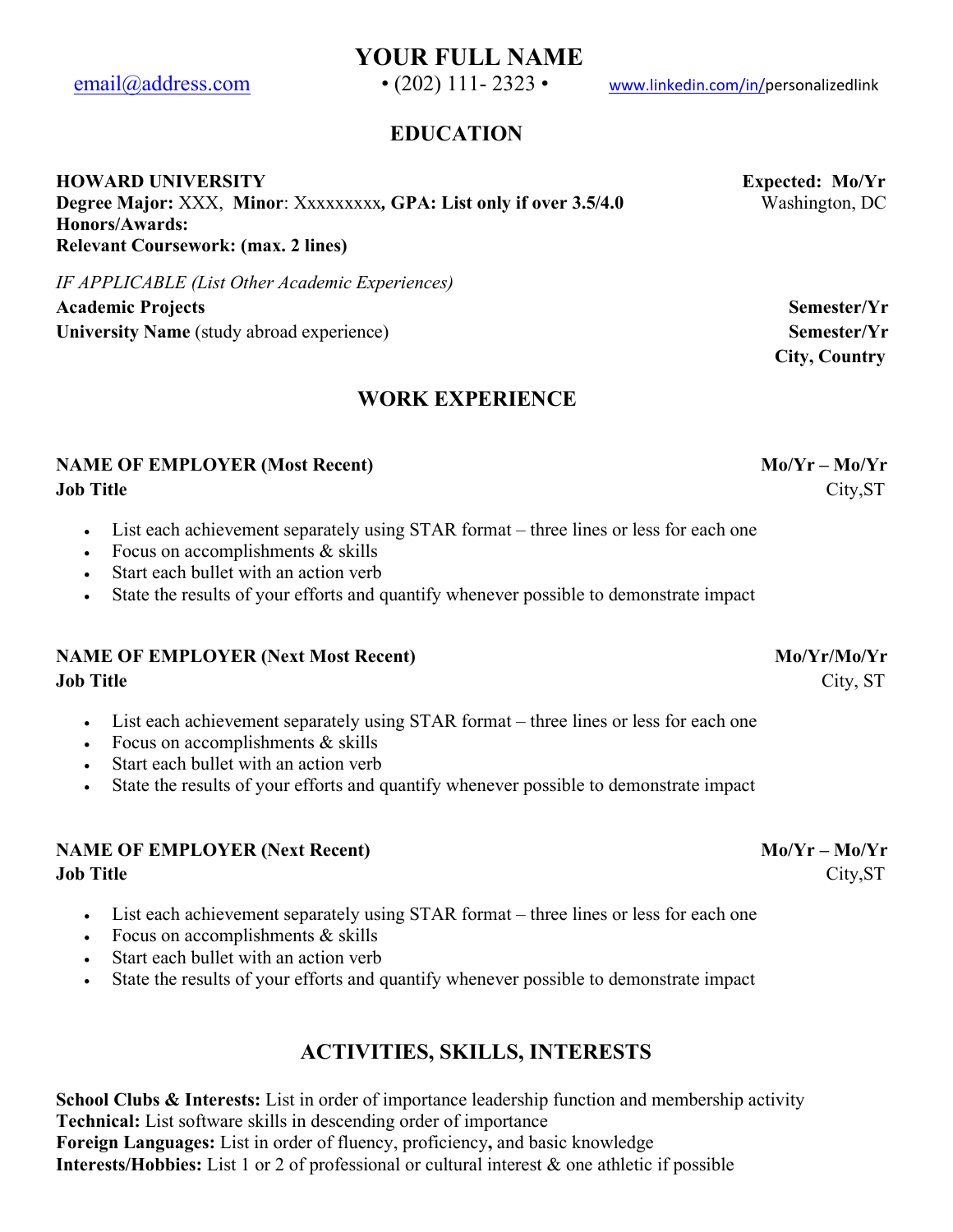[email@address.com](mailto:email@address.com) • (202) 111 2323 • [www.linkedin.com/in/p](http://www.linkedin.com/in/)ersonalizedlink

# **EDUCATION**

#### **HOWARD UNIVERSITY, School of Communications** Washington, DC

Bachelor of Science-Public Relations; Minor-Finance **GPA: 3.75 May 2020**

*Deans List '18, '19; National Honor Society*

**Relevant Coursework:** Business Analytics for Management Decisions, Managing in a Global Setting, Corporate Finance

## **Academic Projects**

#### *Networking & Telecommunications (IST 220)* Spring 2019

- Project chosen to be entered into the Conference Exhibition/Competition
- Worked as a team to develop a network-based solution to an everyday problem in the world
- Collaborated with 5 team members and a corporate executive from Morgan Stanley

# **WORK EXPERIENCE**

#### **Howard on Wall Street Program January 2019 Participant New York, NY**

- One of 20 students selected out of over 200 applicants to attend this prestigious three-day finance immersion
- Visited several headquarters of large financial institutions to meet and network with Howard University alumni at companies such as Needham & Company, Bank of America, Morgan Stanley, PIMCO, BlackRock, Citigroup and JP Morgan.
- Learned about various career paths within finance such as sales & trading, private equity, and investment banking.
- Conducted informational interviews with alumni at each company.

#### **Morgan Stanley Aug 2016 – Aug 2018 Research Analyst Intern New York, NY**

#### *Focus on accomplishments & skills*

- Determined favorable trends by analyzing ratios, using Excel spreadsheets to exhibit trends.
- Developed and presented to management a PowerPoint presentation on Delta's performance

## *Start each bullet with an action verb*

• Assumed and maintained P&L responsibility for administrative departments, including Human Resources, HRIS, MIS, Training and Development, Safety, Security, Internal Audit, Benefits and Compensation, Legal, Insurance, Travel, and Internal Investigations.

## *State results & quantify whenever possible*

• Emphasize excellent customer service internally and externally; created new ways of communicating with customers that helped increase enrollment for various programs by 75 percent over past two years.

## **SKILLS/INTERESTS**

**Technical:** Java programming, Instagram, Microsoft Office, Excel, Word. **Languages:** English (Fluent), Afrikaans (Moderate) **Interests:** automobiles, sports, music, and exercise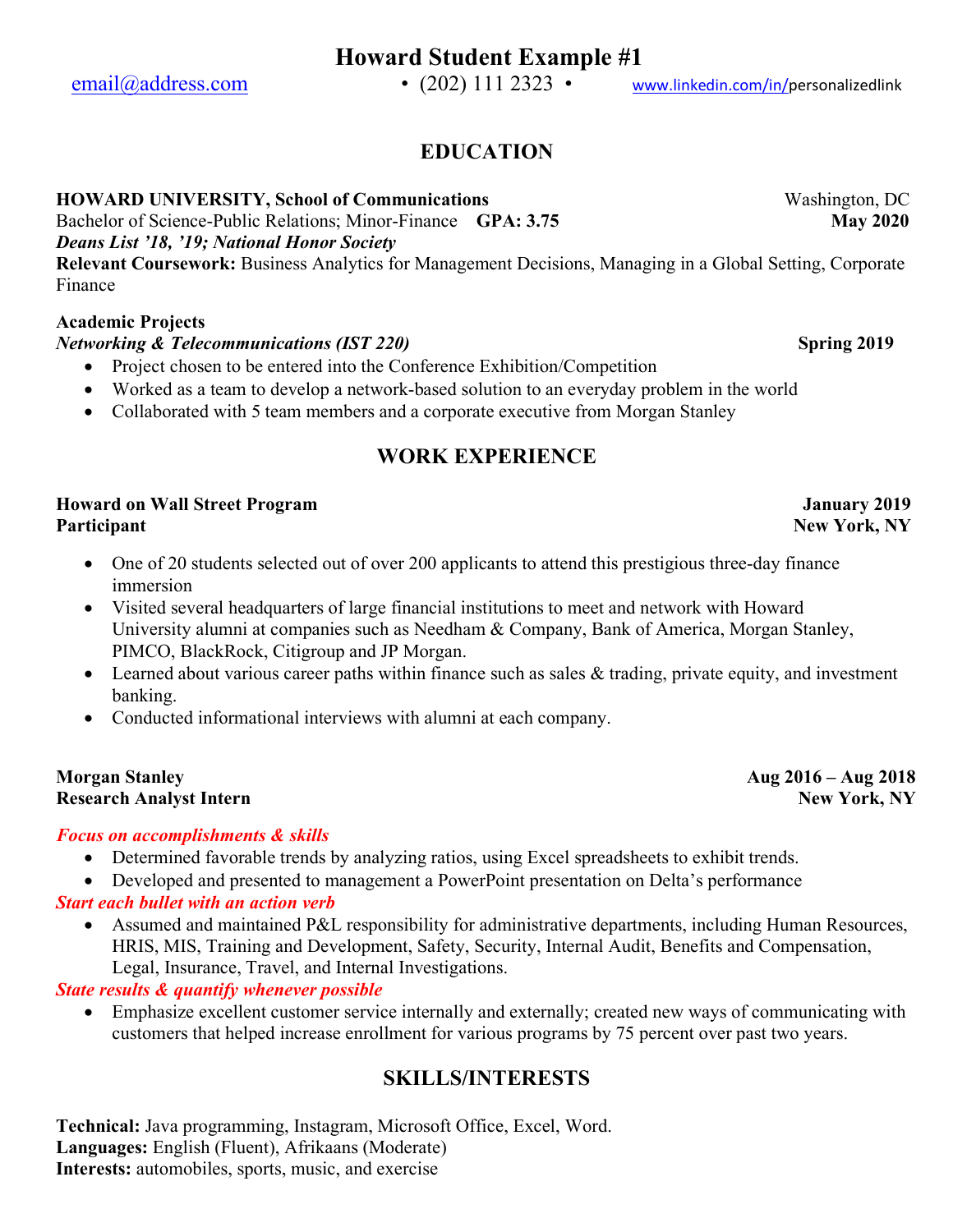## **RESUME ACTION VERBS**

Use the present tense of verbs for jobs you are still doing (e.g. create) Use the past tense of verbs for jobs you had in the past (e.g. created)

Communication

#### **Achievement**

accelerated accomplished achieved activated attained competed earned effected elicited executed exercised expanded expedited aenerated improved increased insured marketed mastered obtained produced reduced reorganized reproduced restructured simplified sold solicited streamlined succeeded upgraded

#### **Help/Teach**

advised clarified coached collaborated consulted counseled educated explained facilitated quided instructed modeled taught trained tutored

**Administrative** arranged channeled charted collated collected coordinated dispensed distributed established executed implemented installed maintained offered ordered outlined performed prepared processed provided purchased recorded rendered served serviced sourced supported

#### Lead/Manage

acquired administered approved assigned chaired contracted controlled decided delegated directed enlisted qoverned handled initiated instilled managed motivated recruited retained reviewed selected

addressed arbitrated articulated briefed communicated conducted contacted conveyed corresponded delivered demonstrated edited entertained interviewed informed lectured mediated negotiated persuaded presented promoted proposed publicized reported represented responded suggested translated wrote

#### Plan/Organize

allocated anticipated arranged catalogued categorized dassified collected consolidated convened edited eliminated employed grouped monitored planned regulated scheduled structured

authored changed conceived constructed created developed devised drafted established formulated founded illustrated influenced introduced invented launched originated revamped revised staged updated visualized

**Creative** 

#### Research/

**Analytical** assessed compared critiqued defined derived detected determined discovered evaluated examined explored found inspected interpreted investigated located measured observed rated recommended reviewed searched studied surveyed

#### **Financial**

allocated analyzed appraised audited balanced budgeted calculated compiled computed controlled disbursed estimated figured financed forecasted projected reconciled tabulated

**Technical** 

adapted adjusted applied built computed constructed designed diagnosed engineered experimented maintained modified operated prescribed programmed proved reinforced repaired resolved restored solved specified systematized tested